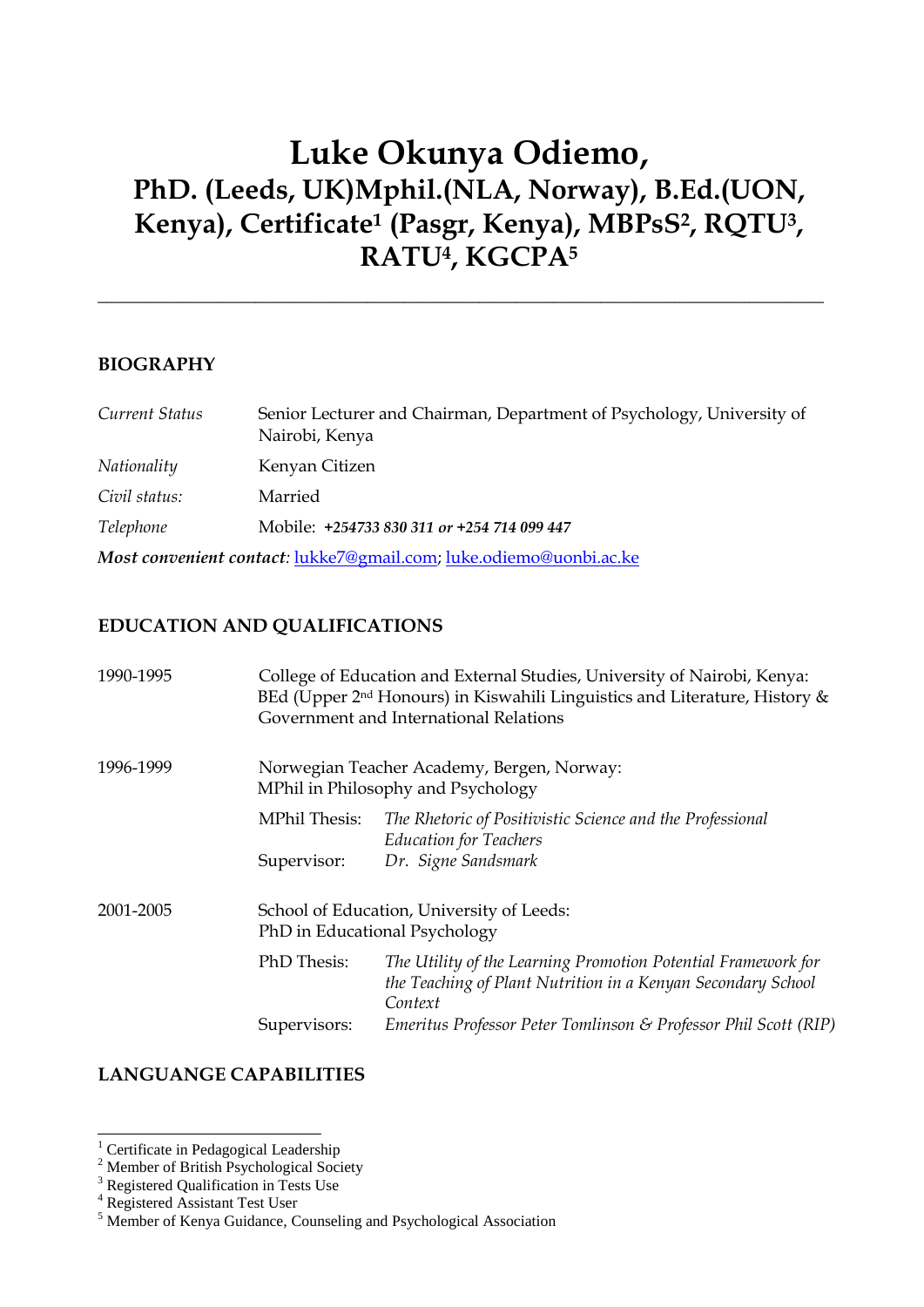I am Fluent in English, Kiswahili (Swahili), Norwegian, and other African Languages. I can read and comprehend Swedish and Danish

## **PREVIOUS POSTS**

| 1995-1996         | Secondary School Teacher, Kabisaga Secondary School, Eldoret, Kenya<br>Main duties: Class teacher and head of sports of games department                                                                                                                                                                                                                                                                                                                                                                                                                                                                                           |  |
|-------------------|------------------------------------------------------------------------------------------------------------------------------------------------------------------------------------------------------------------------------------------------------------------------------------------------------------------------------------------------------------------------------------------------------------------------------------------------------------------------------------------------------------------------------------------------------------------------------------------------------------------------------------|--|
| 1999-2000         | Kindergarten Assistant, Oslo, Norway<br>Main duty: Teaching young children                                                                                                                                                                                                                                                                                                                                                                                                                                                                                                                                                         |  |
| 2000 (April-July) | Primary School Teacher, Oslo, Norway<br>Main duties: Classroom teacher                                                                                                                                                                                                                                                                                                                                                                                                                                                                                                                                                             |  |
| 2002-2003         | Teaching Assistant, Leeds LEA, Leeds, UK<br>Main duties:-Teaching literacy to children with mild learning difficulties                                                                                                                                                                                                                                                                                                                                                                                                                                                                                                             |  |
| 2003 (Summer)     | Secondary School Biology teacher, Eldoret, Kenya<br>Main duties: Classroom teaching as part of field work of Ph.D. research in<br>pedagogy                                                                                                                                                                                                                                                                                                                                                                                                                                                                                         |  |
| 2003-2005         | Class Teacher, Leeds LEA, Leeds, UK<br>Main duties:- Teaching at both GCSE, A-Level and College                                                                                                                                                                                                                                                                                                                                                                                                                                                                                                                                    |  |
| 2004-2005         | Vice-Chairman, Kenya Leeds Society Welfare Organisation, Leeds, UK                                                                                                                                                                                                                                                                                                                                                                                                                                                                                                                                                                 |  |
| 2005-2006         | College Psychology Tutor, Bradford LEA, Bradford, UK<br>Main duties: Teaching psychology, research methods, teaching academic skills,<br>providing pastoral support, advising and supervising research<br>projects/coursework, assisting students on 1-to-1 basis with their coursework<br>and other learning needs, participating in weekly psychology departmental<br>meetings to evaluate individual student's progress and needs, administering<br>and evaluating assessment tests and facilitating the head of department with<br>information about individual student's progress for the purpose of<br>departmental reports. |  |
|                   | 03/2006-07/2006 Teacher-Braimwood School, Leeds LEA, UK<br>Main duties: Teaching GCSE science, Form Tutor for Year 10 and other general<br>covers in other subjects as required by the school.                                                                                                                                                                                                                                                                                                                                                                                                                                     |  |
|                   | 09/2006-02/2008 Aga Khan University, Institute for Educational Development, Eastern Africa,<br>(AKU-IED, EA) Dar-es-salaam, Tanzania.<br>Main teaching duties: Master of Education Lecturer with the responsibilities as a<br>senior instructor in Science Teacher Education programme; Co-facilitator of<br>Assessment and Evaluation Unit, Educational Inquiry Unit and Curriculum<br>development. Also a member of the committee charged with the design and<br>facilitation of certificate courses in teacher education proficiency in East African<br>region.                                                                 |  |
|                   | Other achievements in this post besides teaching so far:<br>(i) September, 2006 to April, 2007: Elected Chair of faculty and member of the<br>top-most policy making committee, The Management Advisory Committee<br>(MAG) and Faculty Development Committee (FDC). The main duties here were                                                                                                                                                                                                                                                                                                                                      |  |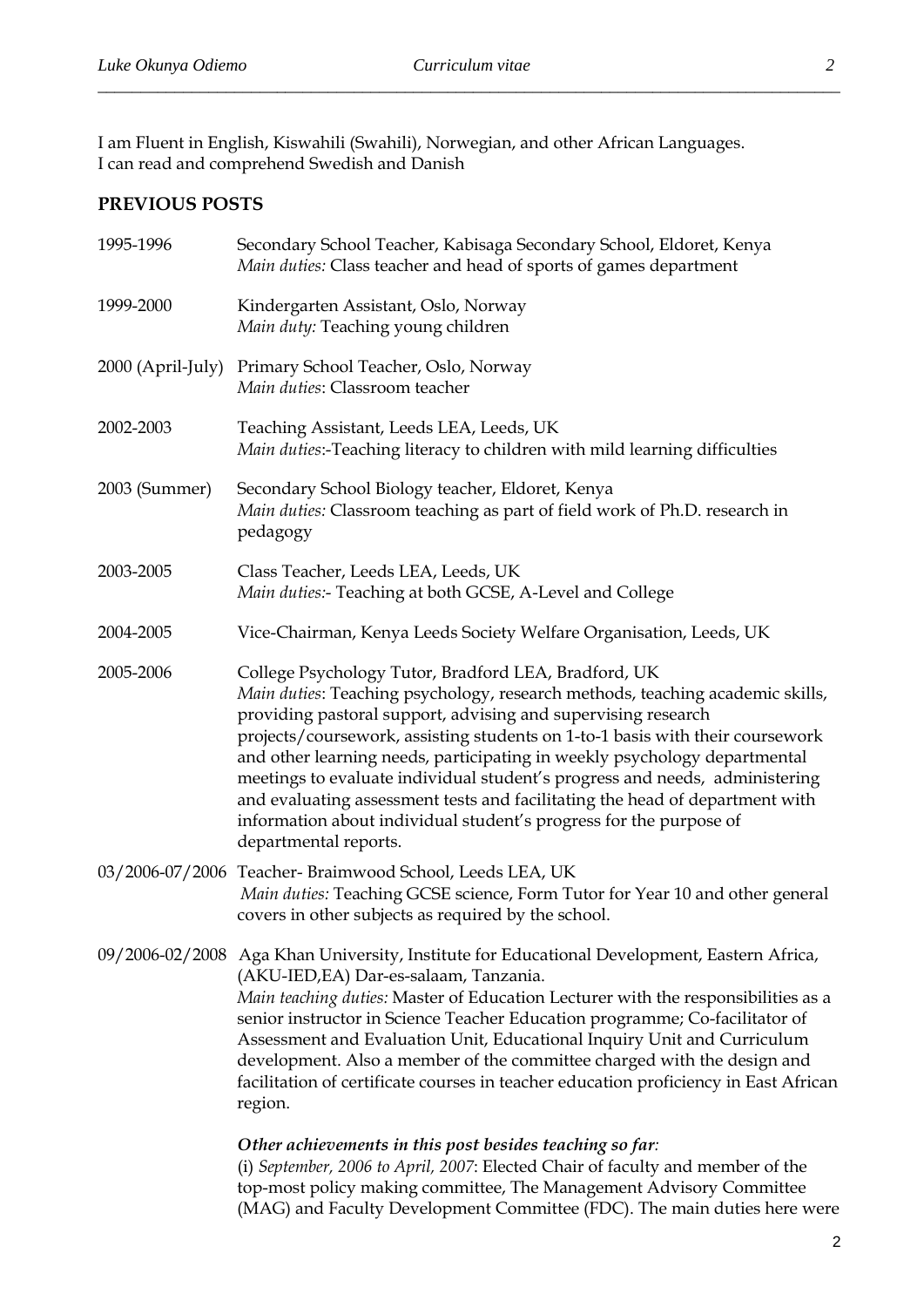|             | (a) to develop a public finance policy regarding the procedure for financing of<br>research and administrative activities of the teaching staff so as ensure<br>transparency and accountability; (b) to develop the administrative policy for<br>the running of the institution and; (c) to chair all the faculty board meetings.<br>(ii) April, 2007- June, 2007: Worked as consultant in USAID/Ministry of<br>Education funded UNITY project in Uganda. This project was aimed at<br>improving the proficiency of teachers using the cascade model where I was one<br>of the people responsible for training the heads of teacher training colleges who<br>would in turn train their own staff in their respective colleges. In this project, I<br>designed and facilitated the courses of Peace Education, Guidance &<br>Counseling, Introduction to Psychological Learning Theory and Student-<br>Centered (inquiry-based) Teaching to Principals of Teacher Education Colleges.<br>This project was aimed at re-training Ugandan teachers, especially in the war-<br>torn Northern Uganda, to prepare them for the implementation of the newly<br>adopted theme-based curriculum. |
|-------------|----------------------------------------------------------------------------------------------------------------------------------------------------------------------------------------------------------------------------------------------------------------------------------------------------------------------------------------------------------------------------------------------------------------------------------------------------------------------------------------------------------------------------------------------------------------------------------------------------------------------------------------------------------------------------------------------------------------------------------------------------------------------------------------------------------------------------------------------------------------------------------------------------------------------------------------------------------------------------------------------------------------------------------------------------------------------------------------------------------------------------------------------------------------------------------------|
| $01/2008 -$ | Adjunct Lecturer in the Faculty of Education, University of Calgary, Canada.                                                                                                                                                                                                                                                                                                                                                                                                                                                                                                                                                                                                                                                                                                                                                                                                                                                                                                                                                                                                                                                                                                           |
| $02/2008 -$ | Lecturer, Department of Psychology, University of Nairobi, Kenya.                                                                                                                                                                                                                                                                                                                                                                                                                                                                                                                                                                                                                                                                                                                                                                                                                                                                                                                                                                                                                                                                                                                      |
|             | Main duties: Researching and Teaching the following areas: psychology of<br>teaching and learning, Research Methods, Basic Statistics, Learning, Motivation<br>and Emotion, Social Psychology, Family Psychology and Community<br>psychology. Researching and teaching in these areas, especially community<br>psychology has given a lot of knowledge and skills in the areas of designing,<br>implementing and evaluating of community-based intervention programs and<br>projects aimed at improving the general well-being of the society.                                                                                                                                                                                                                                                                                                                                                                                                                                                                                                                                                                                                                                         |
| 09/2009     | Chief Trainer in the Global Career Development Facilitators' Training course in<br>Nairobi                                                                                                                                                                                                                                                                                                                                                                                                                                                                                                                                                                                                                                                                                                                                                                                                                                                                                                                                                                                                                                                                                             |
| 12/2009     | Appointed as a reviewer for a Spanish journal entitled Electronic Journal of<br>Research in Educational Psychology                                                                                                                                                                                                                                                                                                                                                                                                                                                                                                                                                                                                                                                                                                                                                                                                                                                                                                                                                                                                                                                                     |
| $02/2010-$  | Appointed to the position of Coordinator for the department of psychology<br>programs in the Kenya Science Campus (CEES)                                                                                                                                                                                                                                                                                                                                                                                                                                                                                                                                                                                                                                                                                                                                                                                                                                                                                                                                                                                                                                                               |
|             | <i>Main duties:</i> To ensure that lecturers are allocated to teach Bachelor of<br>education degree foundation courses offered by the department of<br>psychology, ensure that the department psychology sets, invigilates and<br>assesses students in those foundation courses.                                                                                                                                                                                                                                                                                                                                                                                                                                                                                                                                                                                                                                                                                                                                                                                                                                                                                                       |
|             | 06/2011-11/2011 Appointed as ad hoc member of the Suitability Assessment Committee of the<br>Kenya Police having been seconded by the University of Nairobi.                                                                                                                                                                                                                                                                                                                                                                                                                                                                                                                                                                                                                                                                                                                                                                                                                                                                                                                                                                                                                           |
|             | Main Duties: My main duties were to administer psychometric tests aimed at<br>assess the aptitude and personality attributes of the senior police officers as<br>parts of the Kenya Police reforms.                                                                                                                                                                                                                                                                                                                                                                                                                                                                                                                                                                                                                                                                                                                                                                                                                                                                                                                                                                                    |
| 04/2013     | Invited by the Judiciary as speaker at the Legal Researchers Workshop in<br>Machakos, Kenya.                                                                                                                                                                                                                                                                                                                                                                                                                                                                                                                                                                                                                                                                                                                                                                                                                                                                                                                                                                                                                                                                                           |
|             | Main duties: Enlighten legal researchers about research and what their<br>prospective responsibility in the judiciary shall be.                                                                                                                                                                                                                                                                                                                                                                                                                                                                                                                                                                                                                                                                                                                                                                                                                                                                                                                                                                                                                                                        |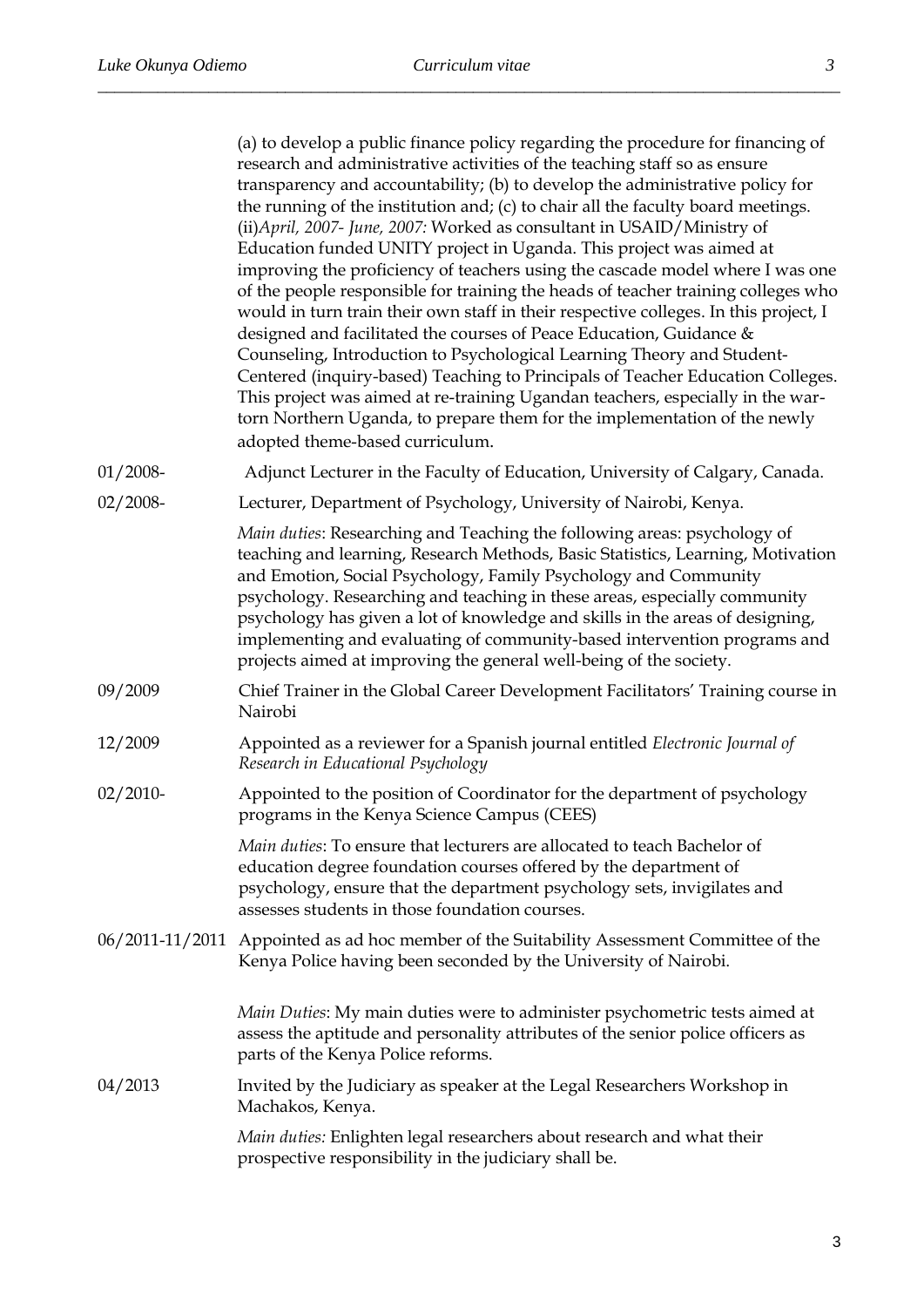| Invited by the School of Education, Kenyatta University, as speaker at the<br>Pedagogy in Higher Learning Institution Workshop at Kenyatta University<br>Main Campus, Kenya.                     |
|--------------------------------------------------------------------------------------------------------------------------------------------------------------------------------------------------|
| <i>Main duties:</i> Enlighten the academic staff at the School of Education about the<br>current pedagogical trends in higher learning and how to improve learner<br>motivation in the lectures. |
| Chairman of the Department of Psychology, University of Nairobi.                                                                                                                                 |
| Main Duties: Leading all academic and administrative duties of the department<br>such as teaching, research and curriculum development and implementation                                        |
|                                                                                                                                                                                                  |

*PROFESSIONAL MEMBERSHIP:* British Educational Researchers Association (BERA).

Kenyan Guidance, Counselling and Psychological Association (KGCPA)

#### **RESEARCH PRODUCTS AND PUBLICATIONS:**

#### *PUBLISHED WORKS*

- Waruingi, S.W. & Okunya, Luke Odiemo. (2019). Association between Formal Continuous Professional Development and Job Satisfaction among Clinical Officers in Nairobi County. *International Journal of Education and Social Science Research, 2*(2) 43-67.
- Chikwangura, Y., Okunya, Luke Odiemo. & Shaban, M. (2018). The effectiveness of doppeltblicken/intercultural approach to teaching of German as second language to university students in Zimbabwe. *IOSR Journal of Research & Method in Education, 8*(5), version 1, 45-60. DOI:10.9790/7388-0805014560
- Chikwangura, Y. & Okunya, Luke Odiemo. (2018). Utility of doppeltblicken/intercultural approach in analysis of the quality of classroom teaching/learning processes when using literary texts to teach German as a second language. *IOSR Journal of Research & Method in Education, 8*(5) version 1, 66-81. DOI: 10.9790/7388-0805016681
- Kinuthia J. W. & Odiemo Luke (2018). Relationship Between Adult Education And Self-Esteem Of Women In Nairobi County, Kenya. *International journal of social science and technology 3*(3), 39-53
- Kinuthia J. W. & Odiemo Luke (2018) Adult Education and Self-Efficacy: a Transformative Learning Perspective. *International journal of current research, 10*(7), 70860-70865
- Malusi, B.M. & Odiemo Luke Okunya. (2018). Effect of Handedness on the Completion Rate of Chemistry Timed Tasks by Left-Handed Learners. The IAFOR International Conference on Education –Dubai 2018 Official Conference Proceedings. Retrieved from [http://25qt511nswfi49iayd31ch80-wpengine.netdna-ssl.com/wp](http://25qt511nswfi49iayd31ch80-wpengine.netdna-ssl.com/wp-content/uploads/papers/iicedubai2018/IICEDubai2018_39167.pdf)[content/uploads/papers/iicedubai2018/IICEDubai2018\\_39167.pdf](http://25qt511nswfi49iayd31ch80-wpengine.netdna-ssl.com/wp-content/uploads/papers/iicedubai2018/IICEDubai2018_39167.pdf)
- Muthusi Katembu, S. & Okunya, Luke Odiemo. (2018). Relationship between Alcohol Use Disorder and Expression Suppression among Youth Seeking Help in Rehabilitation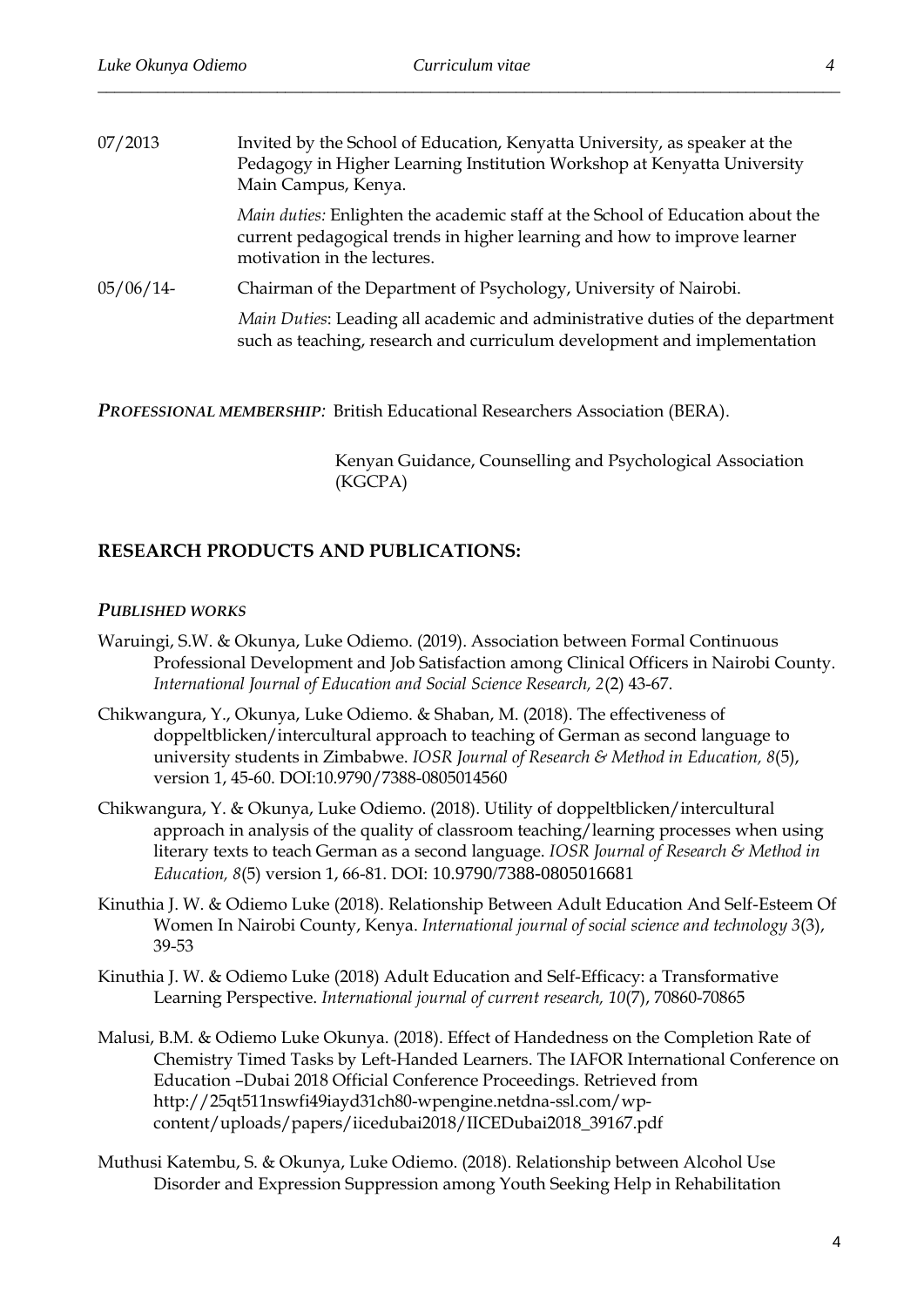Centers in Kiambu County, Kenya. *Triple A Research Journal of Social Science and Humanity*, *2*(2), 67–78.

- Muthusi Katembu, S. & Okunya, Luke Odiemo. (2018). Relationship between Alcohol Use Disorder and Cognitive Reappraisal among Youth Seeking Help in Rehabilitation Centers in Kiambu County, Kenya. *International Journal of Learning and Development*, *8*(3), 1-20
- Mwangi, D.N. & Okunya, Luke Odiemo. (2018). Association between Duration of Institutionalization and Attitudes towards Rehabilitation among Adolescents in Nairobi County, Kenya. *International journal of education and social sciences, 5*(8), 41-55.
- Oketch-Oboth, J.W.B. & Okunya, Luke Odiemo. (2018). The Relationship Between Levels of Stress and Psychological Adjustment Among University of Nairobi Students. *International Journal of Education and Social Science Research, 1*(6), 51-72
- Oketch-Oboth, J.W.B., Okunya, Luke Odiemo. & Mukuria, S.G. (2018). The Relationship Between Levels of Stress and Academic Performance Among University of Nairobi Students. *International journal of learning and development, 8*(4), 1-21.
- Sakwa Jedidah & Odiemo Luke Okunya (2018). Assessment of Students' Understanding of Menstrual Cycle in Navakholo Sub-County, Kakamega County, Kenya*. International Journal Learning and Development, 8*(3), 1-20
- Sakwa, J.M. & Okunya, Luke Odiemo. (2018). Teachers' Understanding of Menstrual Cycle in Navakholo Sub-County, Kakamega County, Kenya. *International journal of learning and development, 8*(4), 61-78
- Wango, G., Wairire, G.G. & Odiemo Luke (2018). Counselling Interventions and the Use of Counselling Skills in Police Services in Kenya. *OSR Journal Of Humanities And Social Science (IOSR-JHSS) 23*(7), 39-52.
- Waruingi, S.W. & Okunya, Luke Odiemo. (2018). Association between Formal Continuous Professional Development and Perception towards Job Characteristics among Clinical Officers in Nairobi County. *International Journal of education and Social Sciences, 5*(9), 36-46
- Situma Joseph, Odiemo Luke & Mutisya Kisemei, (2017) Underdetermination Of Rationality in Morality and Politics And Necessity of Virtues (In Africa. *Journal of Gleanings from Academic Outliers 6*(1), 44-80
- Okunya Luke Odiemo (2016). *[Designing Teaching using Learning Promotion Potential Framework.](https://www.morebooks.de/store/gb/book/designing-teaching-using-learning-promotion-potential-framework/isbn/978-3-330-00906-6)*  Germany: LAP Lambert Academic Publishing
- Malusi, Benerdeta Mwikali, Mungia Chege & Odiemo Luke (2015). Relationship between usage of equipment designed for the right-handed people and attitudes towards chemistry among left-handed high school students in Kenya. *Journal for Research in Chemistry Educatio*n, *5*(2), 16-58
- Malusi Benerdeta Mwikali, Mungia Chege & Odiemo Luke (2015). Left-handedness as an overlooked special learning need. *Integrated Journal of British, 2*(4), 71-90
- Okunya, Luke Odiemo (2014). Partial institutionalisation and its relationship to Kenya's poor economic development since independence: the case of the agricultural sector. *Journal of African Studies and Development 6* (6), 113-122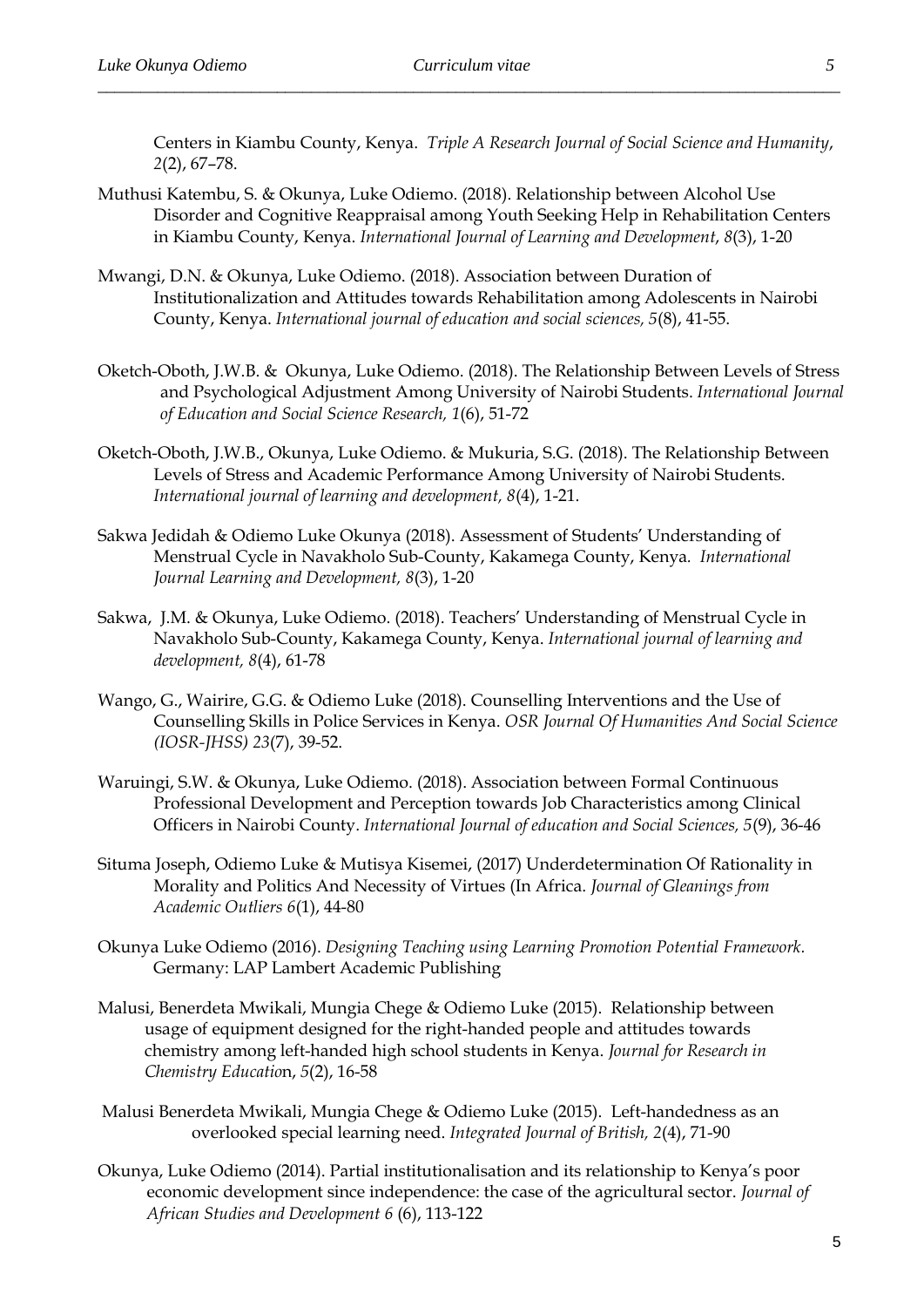- Kinyua, K. & Okunya L. Okunya. (2014) Validity and reliability of teacher-made tests: Case study of year 11 physics in Nyahururu District of Kenya, *African Educational Research Journal, 2*(2), 61-71, May 2014 ISSN: 2354-2160
- Okunya, Luke Odiemo (2013)[. Weaknesses in the Search for the Evidence for the Effectiveness of](http://www.radicalpedagogy.org/radicalpedagogy94/Weaknesses_in_the_Search_for_the_Evidence_for_the_Effectiveness_of_Applying_Psychological_Learning_Theory_to_Teaching__The_Case_of_Plant_Nutrition.html)  [Applying Psychological Learning Theory to Teaching: The Case of Plant Nutrition.](http://www.radicalpedagogy.org/radicalpedagogy94/Weaknesses_in_the_Search_for_the_Evidence_for_the_Effectiveness_of_Applying_Psychological_Learning_Theory_to_Teaching__The_Case_of_Plant_Nutrition.html) *Radical Pedagogy, 10(2)*: ISSN: 1524-6345
- Arasa, J.N., Mulinge, M.M. & Odiemo Luke Okunya. (2012). African Refugee Students' Conceptions of Democracy: Implications for Conflict mitigation*. African Renaissance, 9(3-4),*  15-34
- Odiemo, Luke OKunya. (2009). Utilizing learning promotion potential framework to facilitate the development of higher-order cognitive skills. *Electronic journal of research in educational psychology, 7(3),* 1289-1322
- Odiemo, Luke Okunya. (2008). The role of economic development in curriculum development process in Sub-Saharan Africa: a call for a new approach to socio-economic development in Africa with special reference to Kenya. *Education, Knowledge and Economy, 2*(2), 1-25

#### *SEMINAR, CONFERENCE AND WORKSHOP PRESENTATIONS*

| Odiemo, L.Okunya. (11 <sup>th</sup> of September, 2006). The Utility of the Learning Promotion Potential |  |
|----------------------------------------------------------------------------------------------------------|--|
| Framework for the Teaching of Plant Nutrition in a Kenyan Secondary School Context.                      |  |
| Seminar presented at the AKU-IED, EA, Dar es Salaam, Tanzania.                                           |  |
| Odiemo, L. Okunya. (2007). Interaction between psychology and general methods in teaching.               |  |
| Paper presented in the C-TEP UNITY project in Kampala, Uganda.                                           |  |
| Odiemo, L. Okunya. (2013). Facilitator in the legal researchers' workshop on 30th of April, 2013 at      |  |
| Maanzoni Lodge, Machakos, Kenya                                                                          |  |
| Odiemo, L. Okunya. (2013). Facilitator in the pedagogy in higher learning institutions workshop          |  |
| on 29th-31st of July, 2013 at School of Education, Kenyatta University, Kenya.                           |  |
| Odiemo, L. Okunya. (2015) Seconded by University of Nairobi to the Commission for University             |  |
| Education Curriculum standards Workshop for Bachelor of Arts Degree                                      |  |
| Courses in February, 2015 at Egerton University, Kenya.                                                  |  |
| Odiemo, L. Okunya. (2015) Invited to attend Curriculum Development workshop at the                       |  |
| Cooperative University in November 2015 at the Cooperative University of                                 |  |
| Kenya in Nairobi.                                                                                        |  |
| Odiemo, L. Okunya. (2016) PhD Supervision Training facilitated by UON, RPE division at                   |  |
| Maanzoni                                                                                                 |  |
| Odiemo, L. Okunya. (2017) MRPP training at Maanzoni, sponsored by PASGR                                  |  |
| Odiemo, L. Okunya. (2018) Trainer of trainer in the Pedagogic leadership in Africa Training at           |  |
| Panari Hotel, Nairobi, Sponsored by PASGR. I was the facilitator for                                     |  |
| Psychological Learning Theories in July 2018                                                             |  |
| [http://www.universityworldnews.com/article.php?story=2018072411303035                                   |  |
| 71                                                                                                       |  |
| Odiemo, L. Okunya. (2018) Trainer of trainers in the Pedagogic leadership in Africa Training at          |  |
| Panari Hotel, Nairobi, Sponsored by PASGR. I was the facilitator for                                     |  |
| Psychological Learning Theories in 1st-14th August, 2018                                                 |  |
| [https://newnigeriannewspaper.com/african-scholars-brainstorm-on-                                        |  |
| education-in-kenya/]                                                                                     |  |
|                                                                                                          |  |
|                                                                                                          |  |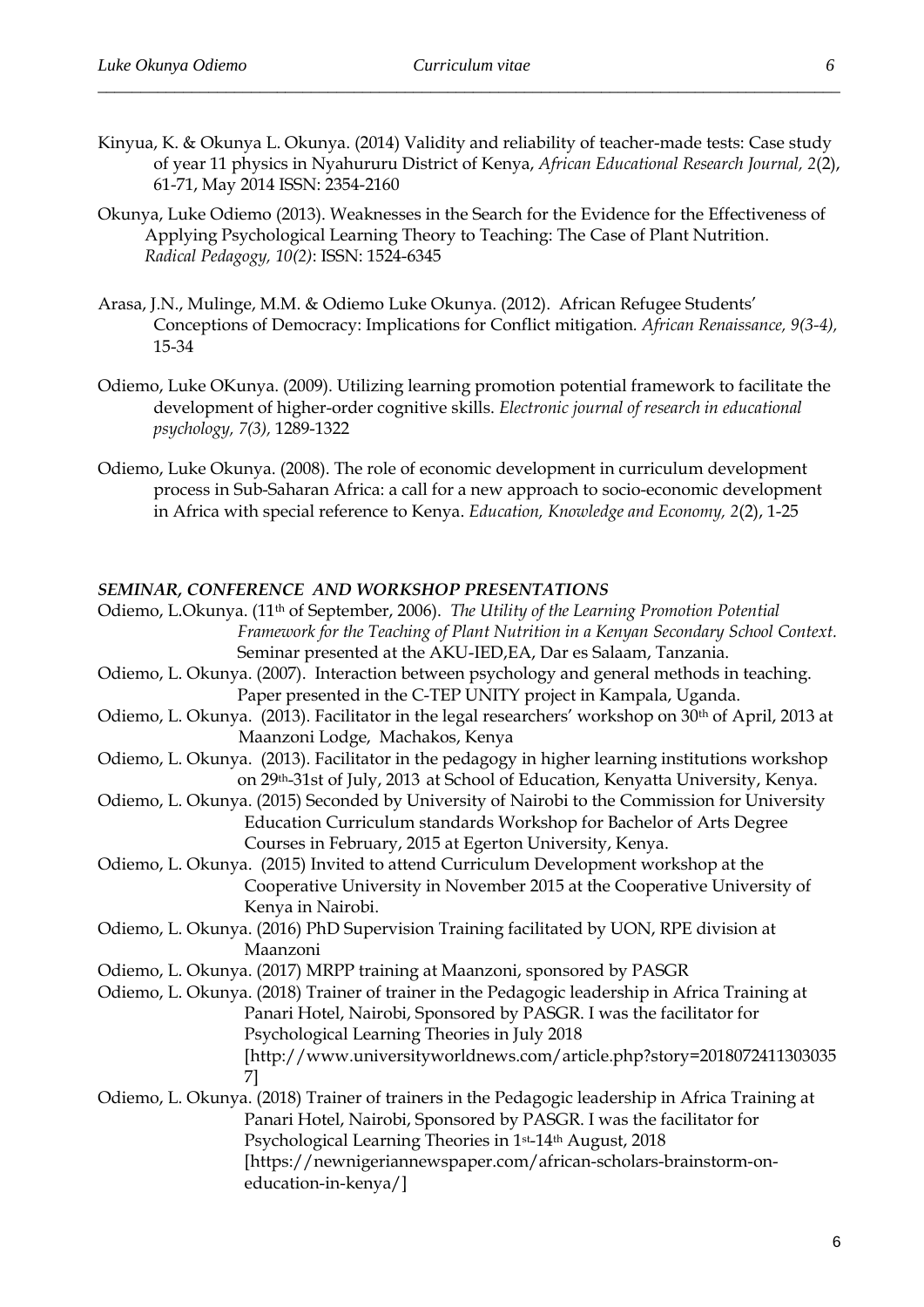| Odiemo, L. Okunya. (2019) Trainer of trainers in the Pedagogic leadership in Africa Training at       |  |  |
|-------------------------------------------------------------------------------------------------------|--|--|
| Panari Resort, Nyahururu, Sponsored by PASGR. I was the facilitator for                               |  |  |
| Psychological Learning Theories in 27 <sup>th</sup> -30 <sup>th</sup> of January, 2019                |  |  |
| Odiemo, L. Okunya. (2019) Trainer of trainers in the Pedagogic leadership in Africa Training at       |  |  |
| Imperial Botanical Hotel, Entebe, Uganda, Sponsored by PASGR. I was the                               |  |  |
| facilitator for Psychological Learning Theories in 23rd February to 5th of March,                     |  |  |
| 2019                                                                                                  |  |  |
| Odiemo, L. Okunya. (2019) Trainer of trainers in the Pedagogic leadership in Africa Training at       |  |  |
| University of Ibadan, Ibadan, Nigeria, Sponsored by PASGR. I was the                                  |  |  |
| facilitator for Psychological Learning Theories in 19th to 28th <sup>th</sup> of May, 2019            |  |  |
| Odiemo, L. Okunya. (2019) Trainer of trainers in the Pedagogic leadership in Africa Training at       |  |  |
| Sarova Whitesands Hotel, Mombasa, Sponsored by PASGR. I was the                                       |  |  |
| facilitator for Psychological Learning Theories in 21 <sup>st</sup> to 30 <sup>th</sup> of June, 2019 |  |  |
| Odiemo, L. Okunya. (2019) Trainer of trainers in the Pedagogic leadership in Africa Training at       |  |  |
| University of Ghana, Legon Sponsored by PASGR. I was the facilitator for                              |  |  |
| Psychological Learning Theories in 31 <sup>st</sup> July to 8 <sup>th</sup> of August, 2019           |  |  |
| Odiemo, L. Okunya. (2019) Trainer of trainers in the Pedagogic leadership in Africa Training at       |  |  |
| Egerton University, Nakuru Sponsored by PASGR. I was the facilitator for                              |  |  |
| Psychological Learning Theories in 9th-19th September, 2019                                           |  |  |
|                                                                                                       |  |  |

#### *UNPUBLISHED THESES:*

(1) Odiemo, L. Okunya. (1999). *The Rhetoric of Positivistic Science and Professional Education for Teachers.* Unpublished MPhil Thesis, NLA, Norway.

*Synopsis:* A critical review of the literature on the validity of the conception of teaching as an art and the feasibility of the post-modernist argument for teachers to be artistic, instead of technical rationalists in their practice. This analysis led to a central suggestion that psychological learning principles, being an important knowledge-base from which pedagogy is generated, should be taught to student-teachers using video/audio recorded cases of their classroom application by expert pedagogues so as to maximize the utilization of worked-out examples, vital for the transition of knowledge from declarative to procedural form.

(2) Odiemo, L. Okunya. (2005) *The Utility of the Learning Promotion Potential Framework for the Teaching of Plant Nutrition in a Kenyan Secondary School Context.* Unpublished Ph.D. thesis: University of Leeds, U.K.

*Synopsis:* For this PhD research I sought to evaluate the application of the recently proposed Learning Promotion Potential/Critical Eclecticism framework for relating learning-related psychological theory to teaching design, by comparing the effectiveness of photosynthesis teaching based on available psychological insights with usual teaching of same topic by an experienced Kenyan teacher.

This required a design stage involving critical review and analysis of a wide range of modern psychological theory and research beyond that labelled explicitly as educational, together with detailed planning of specific teaching strategies/activities and their justification in terms of the selected theories and types of learning process to be promoted, across 12 teaching sessions lasting a total of 400 minutes.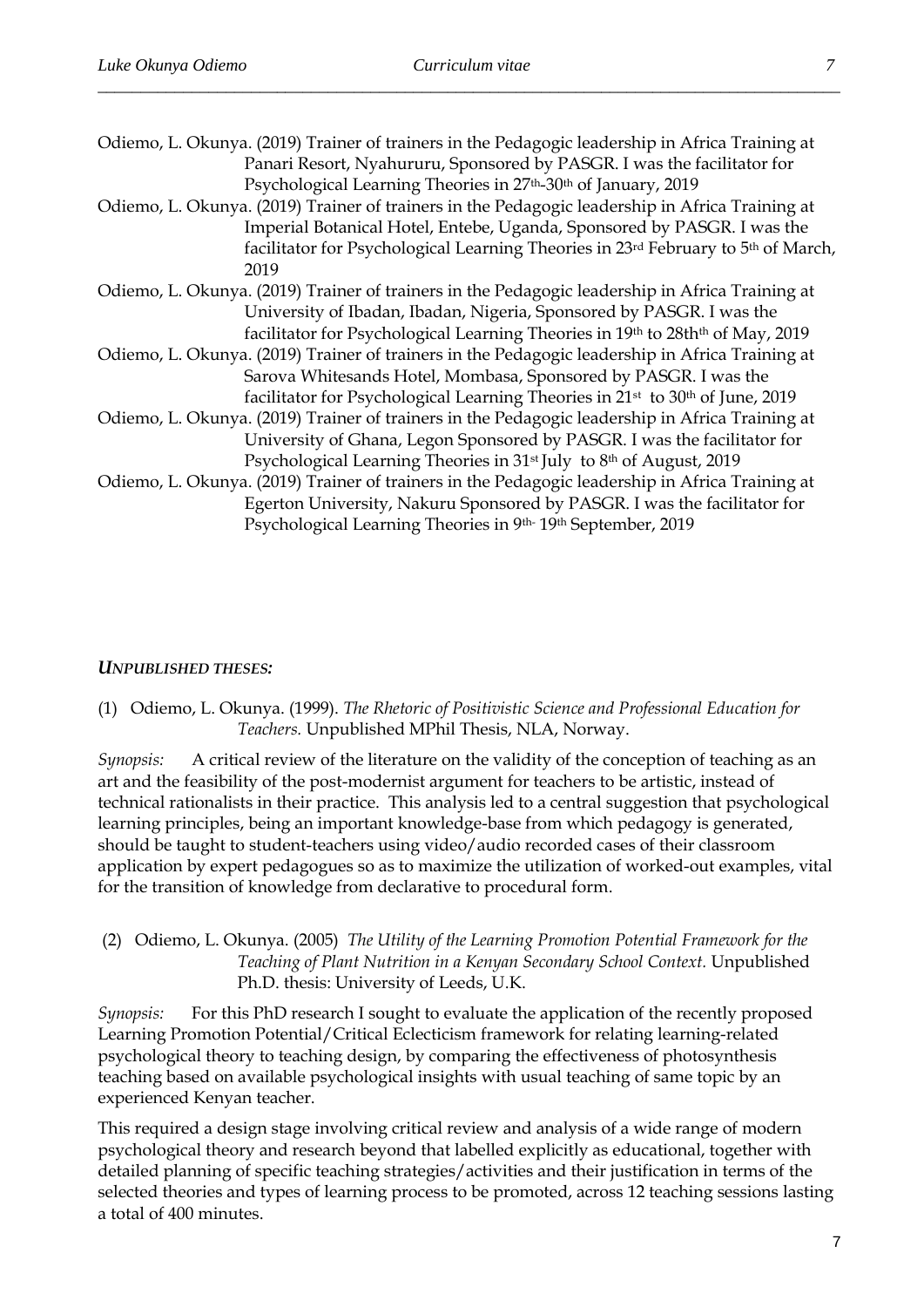The empirical phase involved a comparative case/quasi-experimental design study comparing my implementation of this teaching with the teaching of the same topic to a comparable class over the same period by an experienced local teacher. Data gathered included: Open-ended written pre-, post- & delayed post-tests, scored blind and analysed at several levels. All teaching by both teachers was video & audio-taped; comparison teacher interviewed.

Key findings were that the LPP/psychology-based teaching was significantly more effective on central aspects of Plant nutrition understanding and never significantly less effective. The LPP framework also illuminated aspects in which the psychology-based approach failed to achieve superiority, in as much as its recommended analysis of implementation quality drew attention to resource limitations in the psychology-based condition, as well as suggesting some positive features to the traditional comparison teaching, which nevertheless appeared generally lacking when analysed for the kinds of learning processes suggested as important by a range of modern psychological research.

### **UNDERGRADUATE COURSES TAUGHT AT UNIVERSITY OF NAIROBI:**

(i) CPY 209: Research methods (ii) CPY 211: Basic statistics (iii) CPY 011: Research Methods and Basic statistics (iv) CPY 203: Social Psychology

(v) CPY 114: Learning, motivation and emotion

(vi) CPY 415: Community Psychology

(vii) CPY 413: Psychology of the family

(viii) CPY 001: Introduction to human communication

(ix) TPS 202: Psychology of teaching and learning

(x) CPY 101 & TPS 101: Introduction to psychology

(xi) CPY 401: Psychology Research Project supervision

(xii) CPY 402: Practicum (Supervision of the psychological counseling students practice)

(xii) TPS 201: Educational measurement and evaluation

## **POSTGRADUATE COURSES TAUGHT AT UNIVERSITY OF NAIROBI:**

(i) CPY 501 : Research Methods in Psychology

- (ii) TPM 501: Research Methods in Psychology
- (iii) TPM 512: Psychological Assessment and Instrument Development
- (iv) CHR 604: Research Methods in Human Rights
- (v) CPY 506: Advanced Community Psychology
- (vi) CPY 507: Intervention Skills in the Community

#### **PHD THESES SUPERVISED TO COMPLETION**

Ms. Benedette Mwikali Malusi at the Department of Education Technology and Communication, Mount Kenya University, in Thika, Kenya. THE TITLE OF THE THESIS: "*The effect of the mismatch between learners' handedness and the design*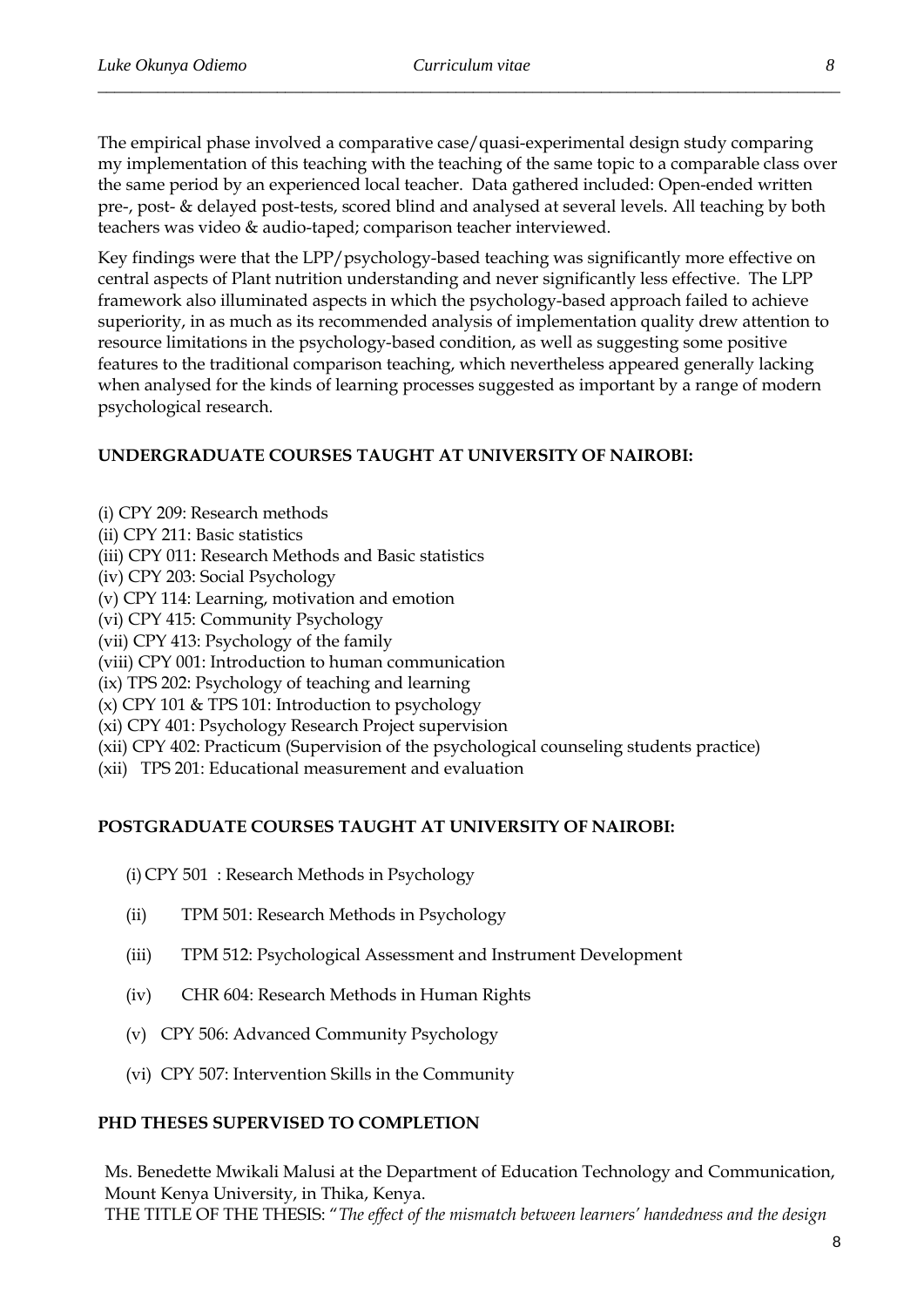*of instructional resources on high school learners' learning outcomes and attitudes towards science*"04th October, 2018.

Mr. Josaiah W.B. Oketch-Oboth. Department of Psychology, University of Nairobi. THE TITLE OF THE THESIS: "*The effect of level stress on academic performance and psychosocial adjustment among the University of Nairobi students*" 21st December, 2018.

Chikwangura Yemurai. Department of Linguistics, University of Nairobi. TITLE OF THE THESIS: "*An analysis of teaching German Literature using an intercultural approach/a doppeltblicken (double look) approach*: *A case study at the University of Zimbabwe."* 30th September, 2019

#### **ONGOING PhD THESES SUPERVISION**

Christine Njuguna, Department of Psychology, University of Nairobi. THE TITLE OF THESIS: *"Relationship between Formal Teacher Workload and Job Satisfaction and Burnout among Teachers in Kiambu County"*

#### **SUPERVISED MASTERS THESES**

- Kariuki, Cecilia Njeri (2019). *Relationship between age at the time of marriage and marital satisfaction among married couples in Murang'a County, Kenya*. Unpublished Master of Psychology Thesis. Department of Psychology, University of Nairobi
- Mwangi, Diana Njoki (2018). *The relationship between duration of institutionalization, attitudes towards rehabilitation and psychological coping strategies among adolescents in Nairobi county rehabilitation schools.* Unpublished Master of Psychology Thesis. Department of Psychology, University of Nairobi.
- Awinja, Winnie Mwendwa (2018). *Relationship between formal employment and marital quality among married women in Nairobi county.* Unpublished Master of Psychology Thesis. Department of Psychology, University of Nairobi.
- Waruingi Stella Wangaria (2018) *Association between formal continuous professional Development, Job satisfaction and perceived job characteristics: The Case of Clinical Officers in Nairobi County.* Unpublished Master of Psychology Thesis. Department of Psychology, University of Nairobi
- Kinuthia Joyce Waigwe (2018*) Relationship between participation in adult education and self-esteem, self-efficacy and awareness of women's rights among women in Nairobi County, Kenya.* Unpublished Master of Psychology Thesis. Department of Psychology, University of Nairobi.
- Katembu Stephen Muthusi, (2017) *Relationship between Alcohol use disorder, cognitive appraisal and expression suppression among youth seeking help in rehabilitation Centres in Kiambu county Kenya.* Unpublished Master of Psychology Thesis. Department of Psychology, University of Nairobi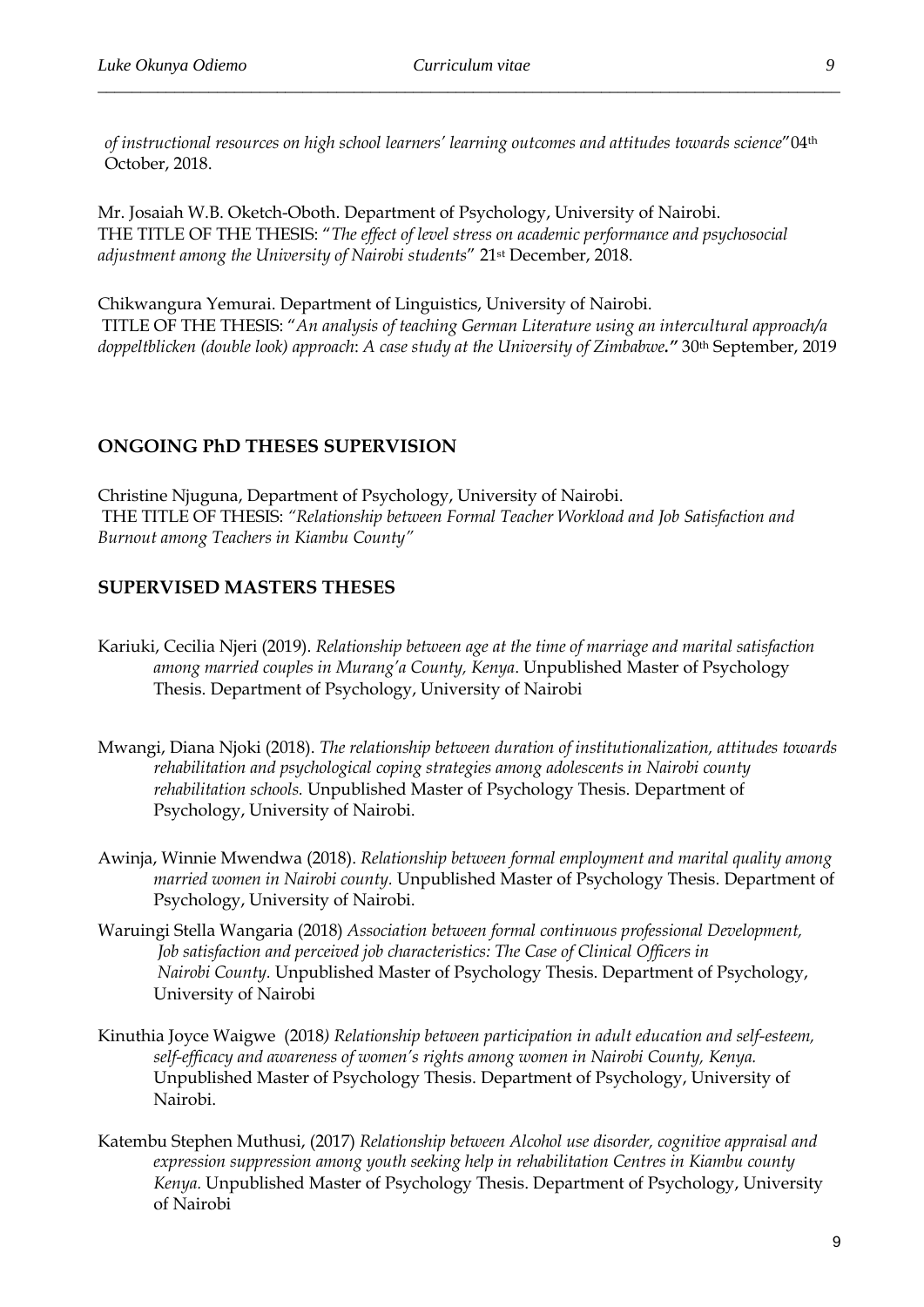## **SUPERVISED MASTERS RESEARCH PROJECTS**

- Nzano, Mark Mwangoko (2018). *Experience of profiling by security agents on the rights of freedom of movement and non-refoulment among Somali asylum seekers in Eastleigh Subcounty.* Unpublished Master of Human Rights Project. Department of Philosophy and Religious Studies, University of Nairobi
- Kinyua, Jeniffer Kathomi (2018). *Relationship between family structure, attitude towards school and academic performance in core subjects among public secondary school students in Dagoretti South sub-county in Nairobi*. Unpublished Master of Psychology Project. Department of Psychology, University of Nairobi
- Mwihaki Lucy Kang'ethe (2018). *The relationship between perceived parenting styles and attitudes towards alcohol use among 13-17 year old boys in sub-county secondary schools in Kiambu subcounty*. Unpublished Master of Psychology Project. Department of Psychology, University of Nairobi
- Chelanga Eward (2017). *Examining The relationship between traditional male circumcision and attitude towards alcohol consumption among.* Unpublished Master of Psychology Project. Department of Psychology, University of Nairobi
- Sakwa Jedidah (2017). *Assessment of students and teachers understanding of menstrual psycho in Navakholo Subcounty Kakamega county Kenya.* Unpublished Master of Psychology Thesis. Department of Psychology, University of Nairobi.
- Yvonne Mutio Musyoki (2017). *The relationship between parenting style and crime among youths in informal settlements in Hananasif (Dar-es-salaam-Tanzania*). Unpublished Master of Psychology Project. Department of Psychology, University of Nairobi.
- Wanyama John Bwire (2017). *Exploring the influence of family structure on self-esteem and attitude toward violent crime among youth: A Case study of Kandara Sub-County,Murang'a County in Kenya*. Unpublished Master of Psychology Project. Department of Psychology, University of Nairobi.
- Tiampati Elizabeth M. Ndaita (2017). *Psychosocial factors influencing juvenile delinquency among girls at Kirigiti and Dagoretti rehabilitation centres*. Unpublished Master of Psychology Project. Department of Psychology, University of Nairobi.
- Wamunyinyi Wafula Athanas (2016). *Relationship between family background and juvenile delinquency in Bungoma County.* Unpublished Master of Psychology Project. Department of Psychology, University of Nairobi.
- Mulala Simon Kyania (2015) *Factors influencing students' Attitudes towards Mathematics and its effects on performance of Mathematics among secondary school level students in Kenya.* Unpublished Master of Education Project. Department of Psychology, University of Nairobi
- Nzomo Joseph Mwalimu (2015). *Effectiveness of methods of testing conceptual Understanding in physics: A study done in the concept of floating and sinking*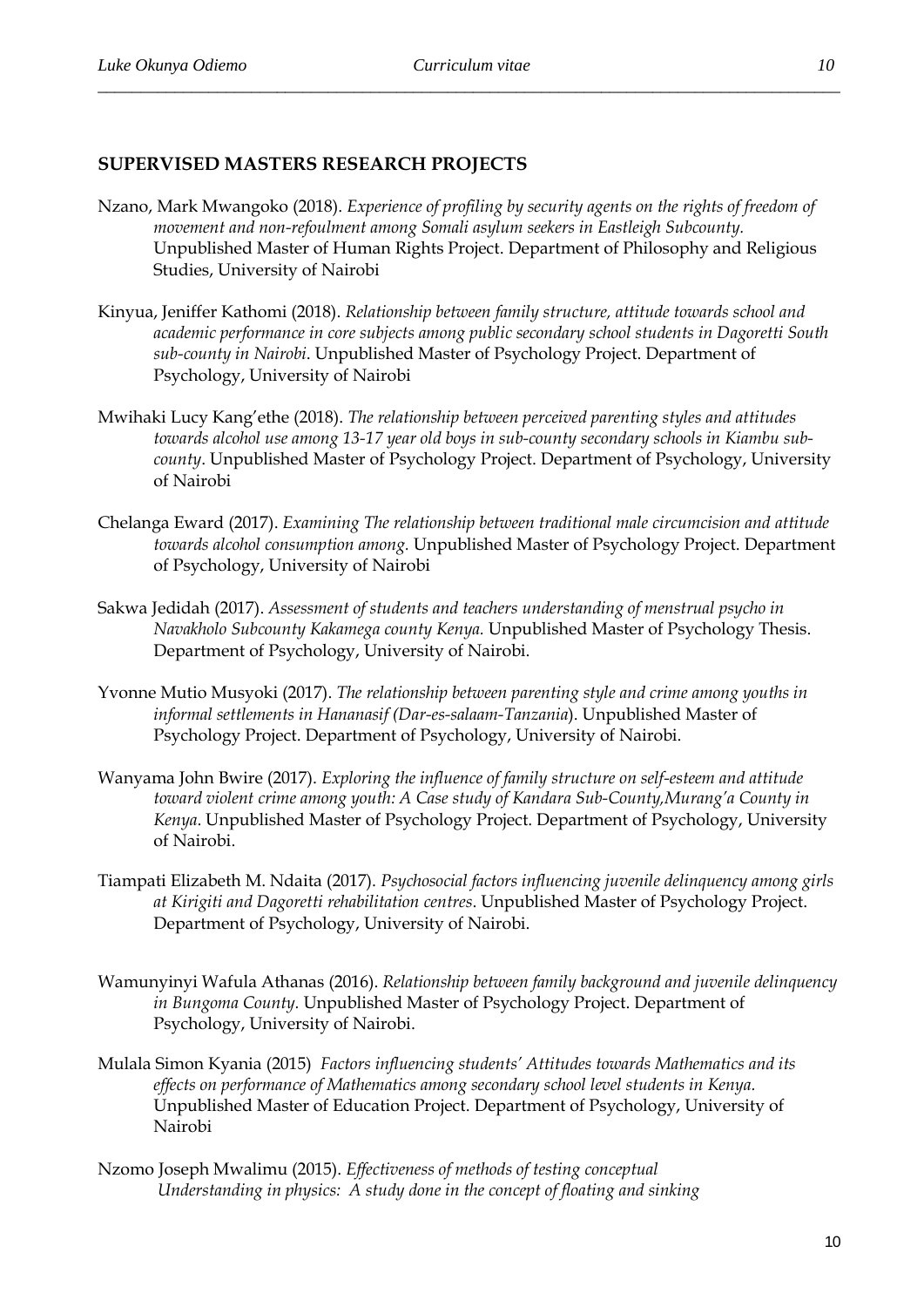*in form 3 students at Mbooni.* Unpublished Master of Education Project. Department of Psychology, University of Nairobi.

- Kinyua, Kiragu (2012). *Factors affecting the validity and reliability of teacher-made tests in Laikipia District of Kenya.* Unpublished Master of Education Project. Department of Psychology, University of Nairobi
- Makau, Diana Mwikali (2012). *Perceptions of the pre-service teachers with hearing impairment on the assessment system in teacher training colleges in Kenya.* Unpublished Master of Education Project. Department of Psychology, University of Nairobi.
- Chesang, Joyce (2012). *Validity of formative assessment in relation to summative assessment in English*  Language: The case of public primary schools in Bureti District, Kericho County. Unpublished Master of Education Project. Department of Psychology, University of Nairobi.
- Etshiano, Stephen Hamisi (2012*). Effect of frequent assessment on achievement and attitude in mathematics among high school student: A case study of Migori District.* Unpublished Master of Education Project. Department of Psychology, University of Nairobi.
- Ngota, Epha Owino (2012). *Effect of language code switching on academic achievements of learners with hearing impairment in social studies in Kakamega County.* Unpublished Master of Education Project. Department of Psychology, University of Nairobi.
- Ndemo, George Nyarunda (2010*). The use of formative assessment results in the design and planning of instruction in secondary schools in Kisii District.* Unpublished Master of Education Project. Department of Psychology, University of Nairobi.
- Ndukanio, Paul Munyi (2010). *Effects of standardised test feedback on business studies teachers' utilization of formative assessment tests in Kenyan secondary schools.* Unpublished Master of Education Project. Department of Psychology, University of Nairobi

# **ONGOING PhD THESES SUPERVISION**

Several Master Thesis and Project are about to be completed.

## **RESPONSIBILITIES AT THE UNIVERSITY OF NAIROBI**

Member, Departmental Postgraduate Studies Committee Member, Departmental Curriculum Committee

## **GENERAL TEACHING SPECIALISMS:**

(i) Educational Psychology and Instructional Design: Interactive Conceptions of Learning/Teaching and the Application of Educational Psychology to Teaching/Learning especially in the Science Context.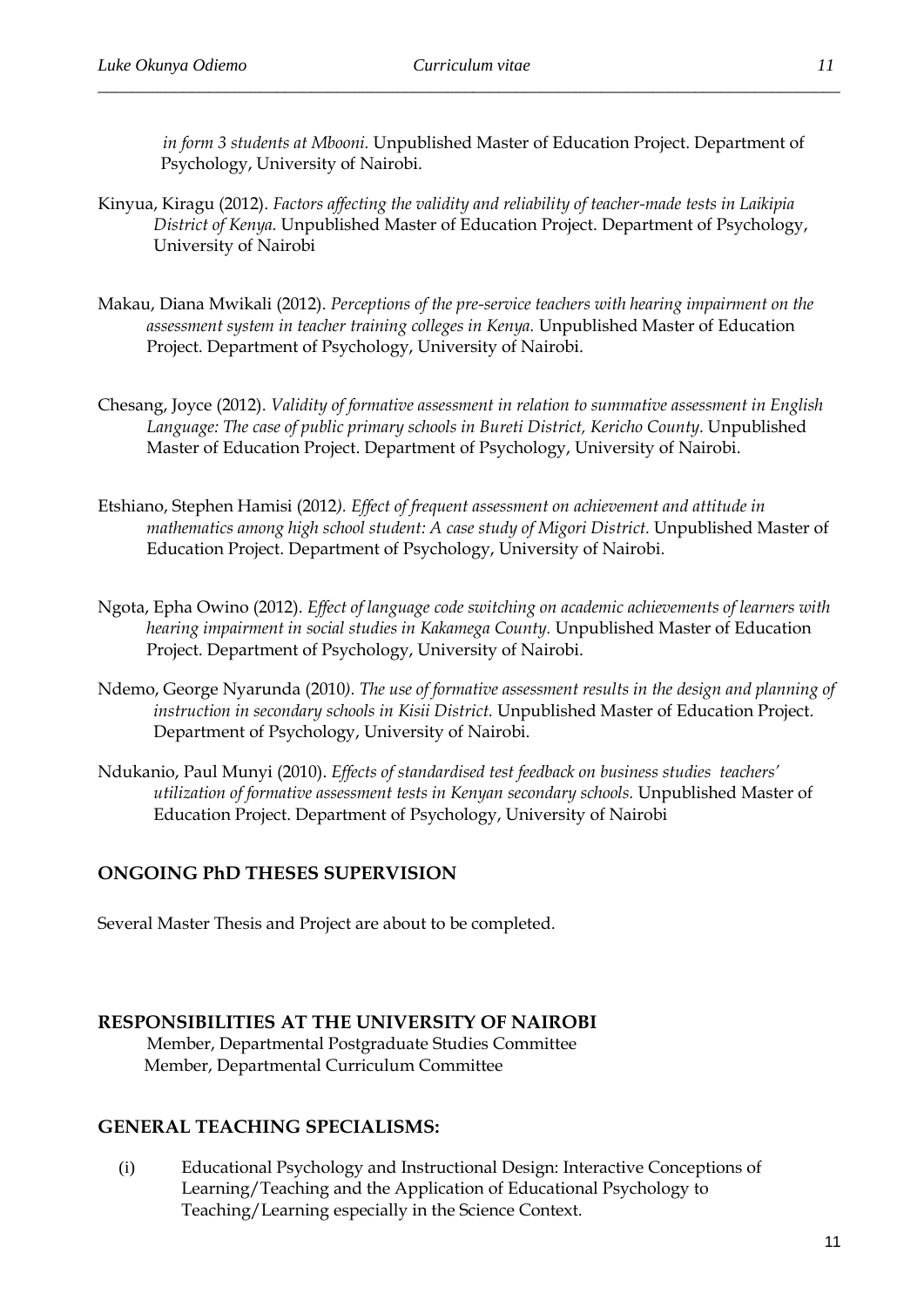- (ii) Psychological testing
- (iii) Teacher Education: Teacher Cognition and Educational Applications of the Psychology of Skilled Expertise/Professional Learning and Skill/Expertise Development in Teaching.
- (iv) Philosophy of Science and Research Methods in Education and psychology including supervision of Undergraduate and Graduate Research Projects.
- (v) Research Methods in psychology
- (vi) Community Psychology
- (vii) Family Psychology
- (viii) Psychological Assessment
- (ix) All areas of British GCSE and A-level psychology, including pre-university level research methods and psychology research project supervision.
- (x) KCSE Kiswahili and History teaching (I am a qualified Kiswahili and History  $\&$ Government teacher).